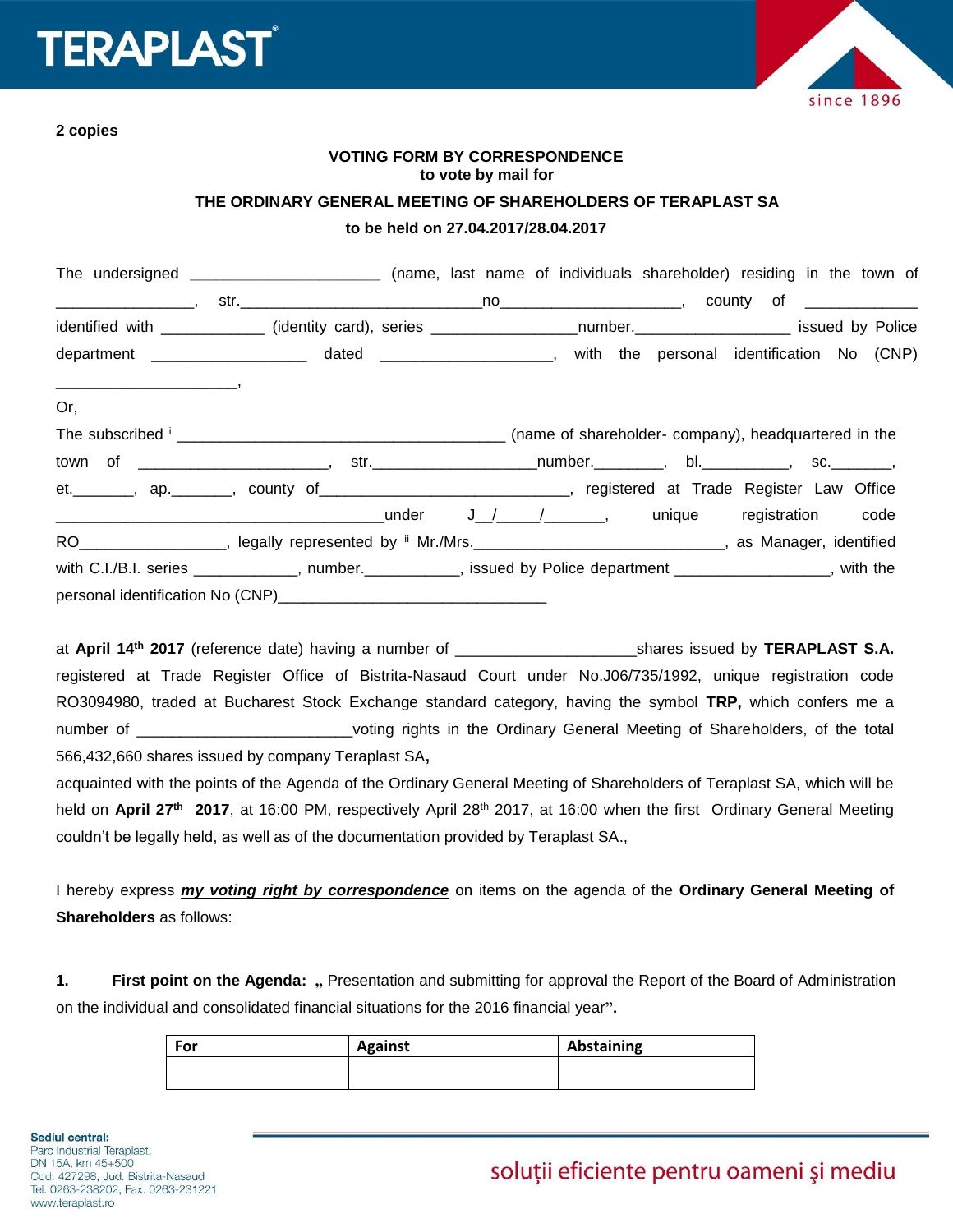**2. Second point on the Agenda:** "Presentation of the Report of the financial auditor KPMG Audit S.R.L on the individual and consolidated financial statement for the 2016 financial year.**"**

| For | <b>Against</b> | Abstaining |
|-----|----------------|------------|
|     |                |            |

**3. Third point on the Agenda: "**Presentation and submitting for approval of the stand-alone financial statements for the 2016 financial year, according to the Report of the Board of Directors and the Report of the Company's financial auditor.**"**

| For | <b>Against</b> | Abstaining |
|-----|----------------|------------|
|     |                |            |

**4. Fourth point on the Agenda: "**Distribution of the net profit for the 2016 financial year. It is proposes that the net profit for the 2016 financial year to be distributed as follows:

Net profit to be distributed: 41.511.532 lei

Legal reserves: 2.294.246 lei

Dividends distribution: 9.572.712 lei, proposed gross dividend/share being 0.0169 lei;

Other reserves: 29.047.831 lei

Retained earnings 596.743 lei

| For | <b>Against</b> | Abstaining |
|-----|----------------|------------|
|     |                |            |
|     |                |            |

**5. Fifth point on the Agenda:** "Presentation and submitting for approval of the consolidated financial statements for the 2016 financial year, according to the Report of the Board of Directors and the Report of the Company's financial auditor**"**.

| For | <b>Against</b> | Abstaining |
|-----|----------------|------------|
|     |                |            |
|     |                |            |

**6. Sixth point on the Agenda:** "Discharge of the Company's Board of Directors for the 2016 financial year."

| For | <b>Against</b> | Abstaining |
|-----|----------------|------------|
|     |                |            |

**7. Seventh point on the Agenda:** "Presentation and submitting for approval of the Budget of Revenues and Expenses for the 2017 financial year."

| For | <b>Against</b> | Abstaining |
|-----|----------------|------------|
|     |                |            |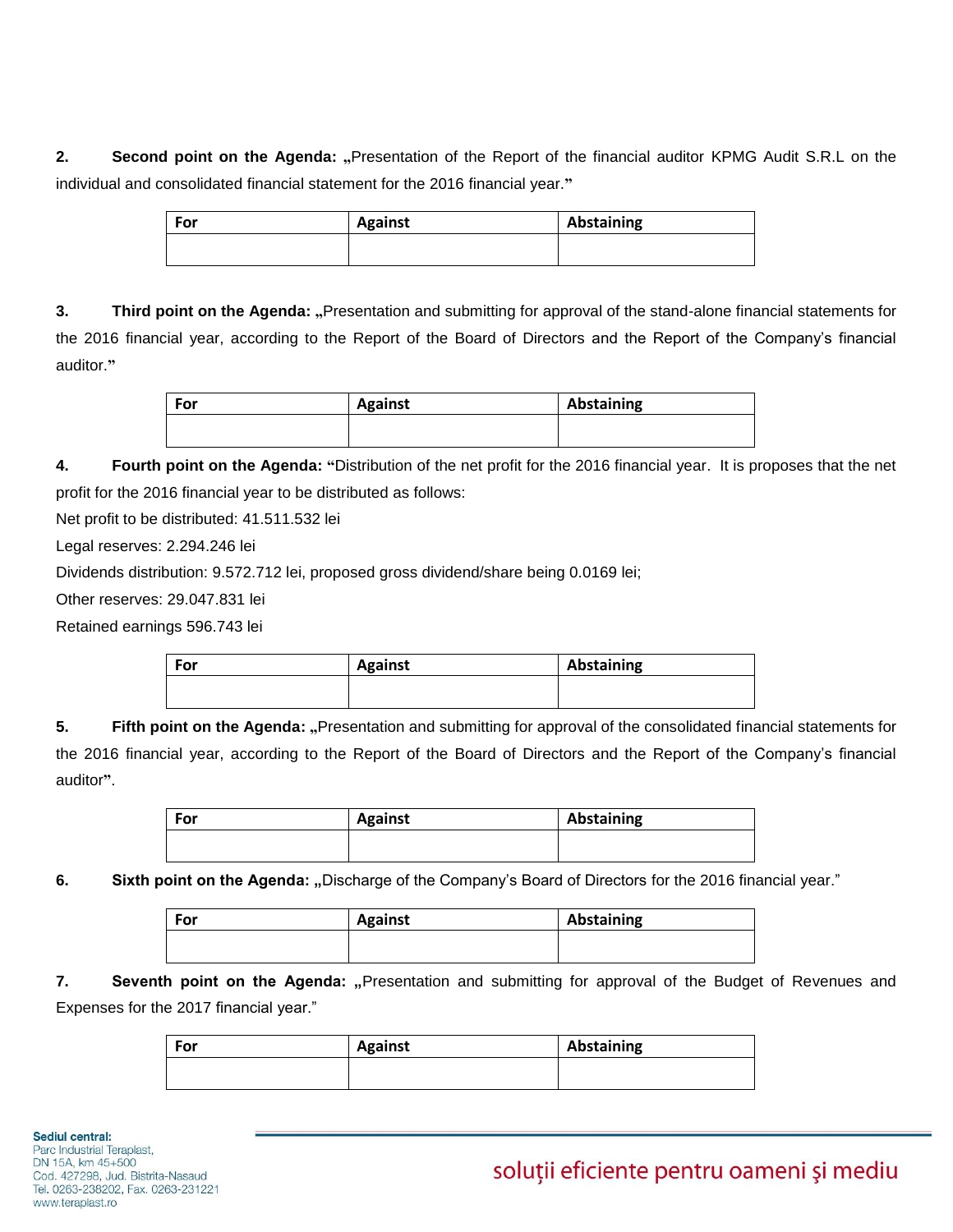# **8. Eights point on the Agenda: "**Presentation and submitting for approval of the Investment Program for the 2017 financial year."

| For | <b>Against</b> | Abstaining |
|-----|----------------|------------|
|     |                |            |

**9. Ninth point on the Agenda:** "Establishing the remuneration level of the members of the Board of Directors for 2017".

| For | <b>Against</b> | Abstaining |
|-----|----------------|------------|
|     |                |            |

10. **Tenth point on the Agenda:** "Establishing the registration date which serves to identify the shareholders who will be affected by the decisions adopted by the Ordinary General Meeting of Shareholders. The date proposed by the Board of Administration is May 18th 2017."

| For | <b>Against</b> | Abstaining |
|-----|----------------|------------|
|     |                |            |

**11. Eleventh point on the Agenda:** "Approval of the date May 17<sup>th</sup> 2016 as "ex-date", respectively the date previous to the registration date when the financial instruments, subject of the decision of the corporate bodies, are transacted without the rights resulting from such decision, pursuant to art. 2 letter f) of Regulation No. 6/2009 regarding the exercise of certain rights of the shareholders within the general assemblies of the trading companies, amended and completed by Regulation no. 13/2014 regarding the amendment and completion of certain regulations issued by the Security National Board (herein referred to as NSC Regulation No. 6/2009)."

| For | <b>Against</b> | Abstaining |
|-----|----------------|------------|
|     |                |            |

**12. Twelfth point on the Agenda:** " Approval of the date June 9<sup>th</sup> 2017 as **payment day**, as defined by the art. 2, letter g) of NSC Regulation No. 6/2009 and by art. 129, ind.3, alin 2 of the NSC Regulation no.1/2006 regarding issuers and operations with securities."

| For | <b>Against</b> | Abstaining |
|-----|----------------|------------|
|     |                |            |

**13. Thirteenth point on the Agenda: "**Empowering the Board of Directors to fulfill the decisions adopted by the Ordinary General Meeting of Shareholders.

| For | <b>Against</b> | Abstaining |
|-----|----------------|------------|
|     |                |            |

**14. Fourteenth point on the Agenda: "**Empowering the Chairman of the Board of Directors, Mr. Dorel Goia, to sign the OGMS decision, in the name and on behalf of the shareholders present at the meeting".